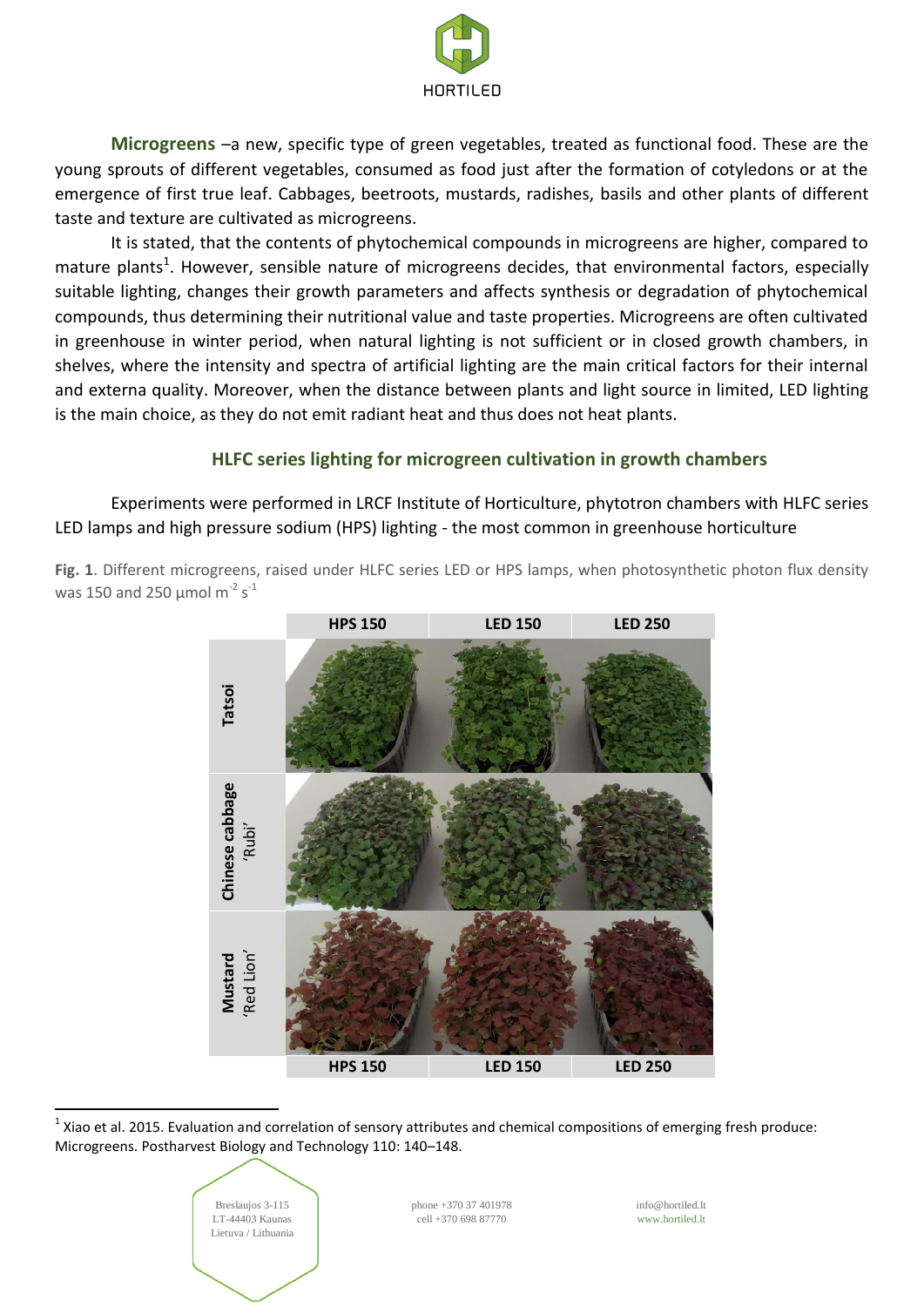

It was determined, that LED lighting helps to raise qualitative microgreens, characterized by compact morphology (Fig. 1, table 1). Even if seeds are sown in high density, microgreen hypocotyls are not too elongated, does not fall down, because HLFC LED lighting eliminates the concurrence of young sprouts for lighting. High nutritional value is also determined by high concentrations of ascorbic acid, phenolic compounds, and pigment, responsible for cotyledon coloration, contents (Fig. 1, 2). Microgreens raised under LED illumination distinguishes by more intense leaf color and richer taste properties.

**Fig. 2.** Biochemical parameters of microgreens, cultivated under HPS and HLFC series LED lamps. Photosynthetic photon flux density – 150 ir 250 µmol m<sup>-2</sup> s<sup>-1</sup>. Results are presented in green microgreen matter.



**Table 1.** Biometric parameters of microgreens, raised under HPS or HLFC series LED lighting at photosynthetic photon flux density of 150 and 250  $\mu$ mol m<sup>-2</sup> s<sup>-1</sup>.

| <b>Biometric parameters</b>                                       | <b>HPS 150</b>                              | <b>LED 150</b>               | <b>LED 250</b>                      |  |  |  |
|-------------------------------------------------------------------|---------------------------------------------|------------------------------|-------------------------------------|--|--|--|
| <b>Mustard 'Red Lion'</b>                                         |                                             |                              |                                     |  |  |  |
| Height, cm                                                        | $5,6{\scriptstyle \pm0,5}$                  | $5,6{\scriptstyle \pm0,2}$   | $5,1{\scriptstyle \pm0.4}$          |  |  |  |
| Leaf area, $cm2$                                                  | $2,4+0,6$                                   | $2,5+0,6$                    | $2,7+0,8$                           |  |  |  |
| Green weight, g                                                   | $0,75 \pm 0.07$                             | $0,78+0,09$                  | $0,80+0,20$                         |  |  |  |
| Dry weight, g                                                     | $0,04_{\pm0,01}$                            | $0,04{\scriptstyle \pm0.01}$ | $0,04_{\pm0,01}$                    |  |  |  |
|                                                                   | Chinese cabbage 'Rubi'                      |                              |                                     |  |  |  |
| Height, cm                                                        | $6,2{\scriptstyle \pm}0,3$                  | $5,9{\scriptstyle \pm0.7}$   | $6,2{\scriptstyle \pm}0,5$          |  |  |  |
| Leaf area, $cm2$                                                  | $1,5+0,3$                                   | $2,6{\scriptstyle \pm0,6}$   | $2,4+0,6$                           |  |  |  |
| Green weight, g                                                   | $0,82{\scriptstyle \pm0.13}$                | $0,86{\scriptstyle \pm0,16}$ | $0,97\pm0,09$                       |  |  |  |
| Dry weight, g                                                     | $0,05+0,01$                                 | $0,04{\scriptstyle \pm0.01}$ | $0.07 \pm 0.01$ <sup>a</sup>        |  |  |  |
| Breslaujos 3-115<br><b>LT-44403 Kaunas</b><br>Lietuva / Lithuania | phone $+37037401978$<br>cell +370 698 87770 |                              | info@hortiled.lt<br>www.hortiled.lt |  |  |  |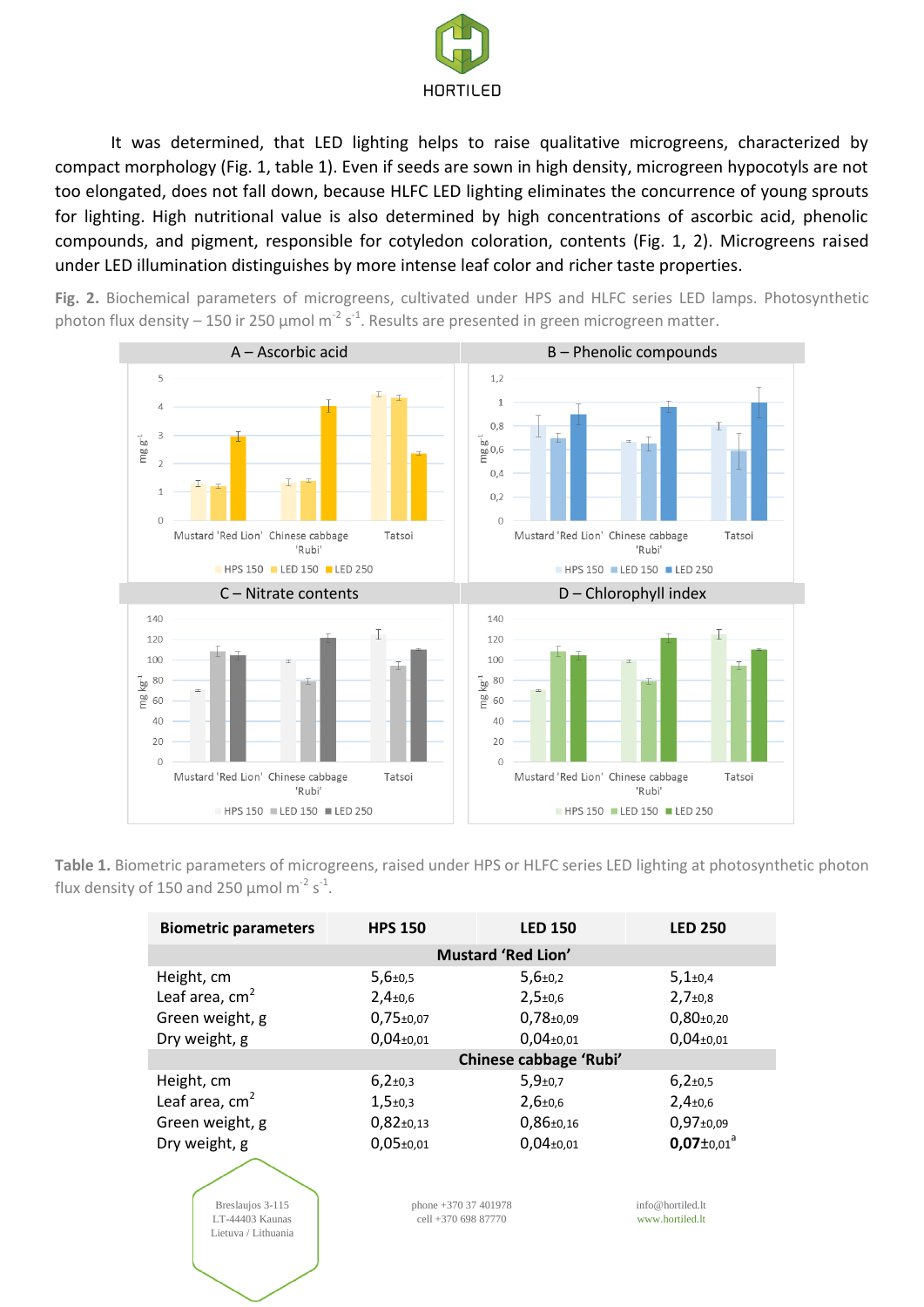

| <b>Tatsoi</b>    |                            |                              |                            |  |  |  |
|------------------|----------------------------|------------------------------|----------------------------|--|--|--|
| Height, cm       | $5,3{\scriptstyle \pm0.4}$ | $5,6{\scriptstyle \pm0.5}$   | $4,9{\scriptstyle \pm0.2}$ |  |  |  |
| Leaf area, $cm2$ | $1,9{\scriptstyle \pm0.4}$ | $1,7{\scriptstyle \pm0.5}$   | $1,6{\scriptstyle \pm0.3}$ |  |  |  |
| Green weight, g  | $0.63 \pm 0.06$            | $0,48{\scriptstyle \pm0.12}$ | $0,50+0,15$                |  |  |  |
| Dry weight, g    | $0.04 \pm 0.01$            | $0.03 + 0.01$                | $0.04 \pm 0.01$            |  |  |  |

a – significantly higher, b – significantly lower than HPS 150; when p≤0,05.

Microgreens usually do not accumulate nitrates, thus reduction or increase in nitrate contents under different lighting conditions is not significant for human nutrition (Fig. 2 C). However, lighting effects are very specific for different microgreen varieties, thus seeking for exceptional microgreen quality it is important to select suitable LED lighting spectra, intensity and photoperiod.

# **HLFC series LED lighting in greenhouse**

Usually microgreens in greenhouse are less sensitive for lighting spectra, than in growth chambers, due to natural light background. However, in autumn-winter period, when natural lighting is low, young and tender microgreens require for the suitable light source, because it determined their growth, internal and external quality.

Qualitative microgreens have compact morphology, not too elongated, possessing pronounced taste properties, excellent external quality and shelf life. Suitably selected LED lighting ensures these parameters, as well as higher contents of biologically active compounds and mineral elements. It was approved by experimental results, obtained in industrial greenhouses of LRCAF Institute of Horticulture with HLFC series LED and High pressure sodium lamps.

**Table 2.** Biometric parameters of microgreens cultivated under HLFC series LED or HPS lighting in greenhouse. Photosynthetic photon flux density was 150 and 250  $\mu$ mol m<sup>-2</sup> s<sup>-1</sup>.

| <b>Biometric parameters</b> | <b>HPS 150</b>             | <b>LED 150</b>                     | <b>LED 250</b>                     |  |  |
|-----------------------------|----------------------------|------------------------------------|------------------------------------|--|--|
|                             | <b>Mustard 'Red Lion'</b>  |                                    |                                    |  |  |
| Height, cm                  | $4,7{\scriptstyle \pm0,2}$ | $3,8{\pm}0,2^{b}$                  | $3,5+0,1^b$                        |  |  |
| Leaf area, $cm2$            | $0,9{\scriptstyle \pm0,1}$ | $0,8{\scriptstyle \pm0,1}$         | $0,9{\scriptstyle \pm0,1}$         |  |  |
|                             | Chinese cabbage 'Rubi'     |                                    |                                    |  |  |
| Height, cm                  | $4,9{\scriptstyle \pm0,5}$ | $4,0{\scriptstyle \pm0,3}^{\rm b}$ | $4,0{\scriptstyle \pm0,3}^{\rm b}$ |  |  |
| Leaf area, $cm2$            | $0,9{\scriptstyle \pm0,1}$ | $0,9{\scriptstyle \pm0,1}$         | $1,00+0,10$                        |  |  |
|                             |                            | <b>Tatsoi</b>                      |                                    |  |  |
| Height, cm                  | $5,6{\scriptstyle \pm0,4}$ | $3,5{\scriptstyle \pm0,3}^{\rm b}$ | $3,9{\pm}0,3^{b}$                  |  |  |
| Leaf area, $cm2$            | $0,7{\scriptstyle \pm0,2}$ | $0,6{\scriptstyle \pm0,1}$         | $0,57{\scriptstyle \pm0.07}$       |  |  |

a – significantly higher, b – significantly lower than HPS 150; when p≤0,05.

Microgreens, cultivated under LED illumination, possess more compact morphology (Table 2) – their hypocotyl is less elongates even when sown very densely; as well as higher concentrations of antioxidants,

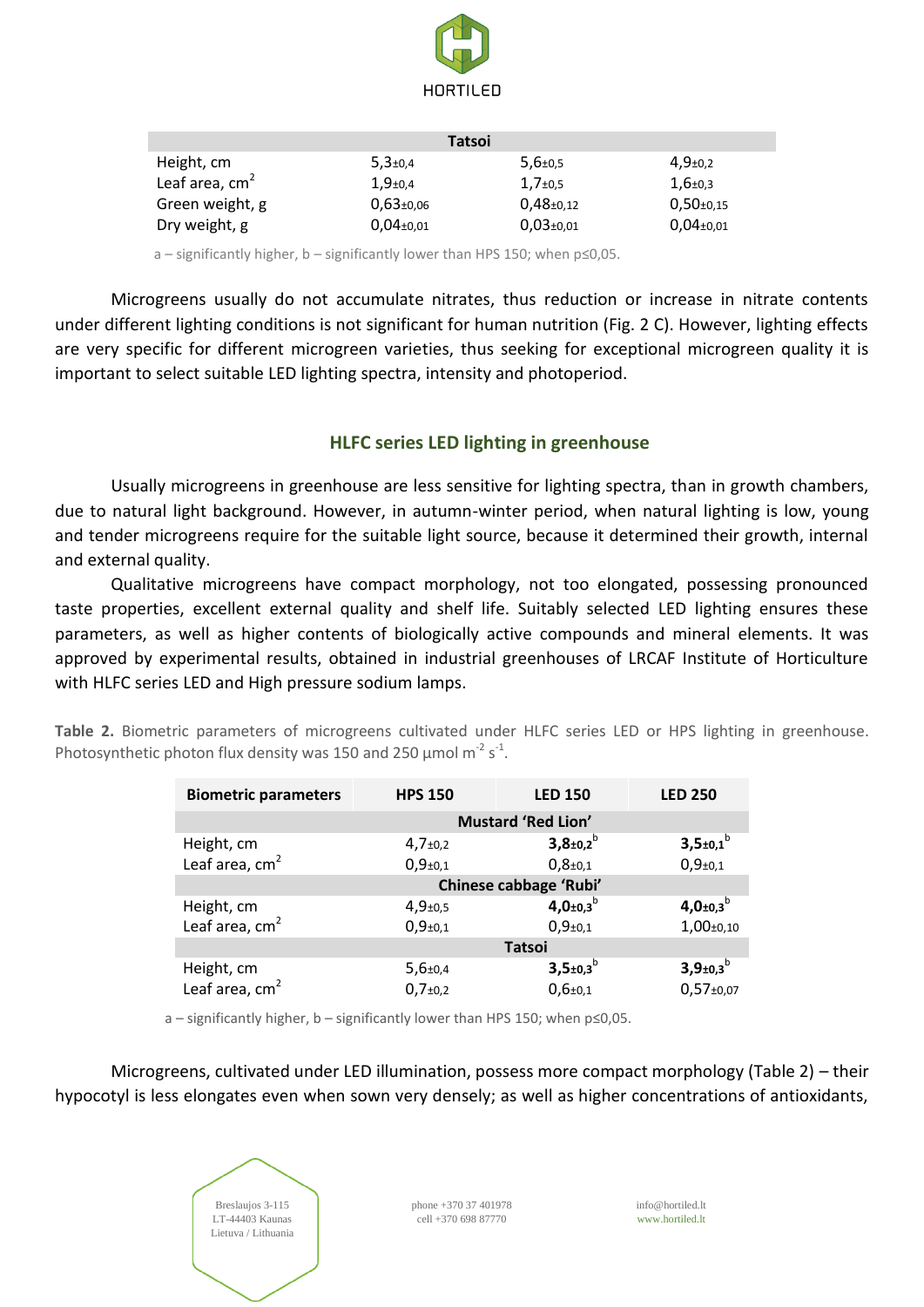

like ascorbic acid, phenolic compounds (Fig. 3 A, B) and free radical scavenging activity (Fig. 3, C), what determined their high nutritional value.

LED lighting also results in higher uptake of mineral elements (table 3) (Ca, K, Mg, Na, P, Fe, Zn), especially iron and zinc, as compared to microgreens cultivated under high pressure sodium lighting. Higher photosynthetic flux of LED light (250  $\mu$ mol m<sup>-2</sup>s<sup>-1</sup>) strengthens this effect.

More pronounced positive effect was obtained when illuminating plants, more resistant for environmental effects (like mustard), however HLFC series LED lighting is also suitable for tatsoi, which is very sensitive for environment.

**Fig. 3.** Biochemical parameters of microgreens, raised under HOS and HLFC series lighting in greenhouse. Photosynthetic photon flux ratio 150 and 250  $\mu$ mol m<sup>-2</sup> s<sup>-1</sup>. Results are presented in green plant weight.



**Table 3.** Mineral element contents in fresh weight of microgreens, cultivated under HPS and HLFC series LED lighting.

| <b>Mineral</b><br>elements<br>$mg g^{-1}$ | Сa                                 |                                    | <b>Mg</b>                          | Na                         | P                            | Fe                                  | Zn                                  |
|-------------------------------------------|------------------------------------|------------------------------------|------------------------------------|----------------------------|------------------------------|-------------------------------------|-------------------------------------|
| <b>Mustard 'Red Lion'</b>                 |                                    |                                    |                                    |                            |                              |                                     |                                     |
| <b>HPS 150</b>                            | $0.4{\scriptstyle \pm0.0}$         | $0,9{\scriptstyle \pm0,0}$         | $0,1{\scriptstyle \pm0.0}$         | $0.3 + 0.0$                | $0,2{\scriptstyle \pm}0,0$   | $3,4{\scriptstyle \pm0.1}$          | $1,5{\scriptstyle \pm0.1}$          |
| <b>LED 150</b>                            | $1,6{\scriptstyle \pm0.0}^{\rm a}$ | $3,6{\scriptstyle \pm0.0}^{\circ}$ | $0,5{\scriptstyle \pm0.0}^{\circ}$ | $0.9 \pm 0.0$ <sup>3</sup> | $1,0_{\pm 0,0}$ <sup>a</sup> | 24,0 $\pm$ 0,2 <sup>a</sup>         | $13,8{\pm}0.1^a$                    |
| <b>LED 250</b>                            | $1,4{\scriptstyle \pm0,0}^{\rm a}$ | $2,6 \pm 0.0$ <sup>a</sup>         | $0,4{\scriptstyle \pm0,0}^{\rm a}$ | $0.7 \pm 0.0^a$            | $0.8 \pm 0.0$ <sup>a</sup>   | $30,6{\scriptstyle \pm0,3}^{\rm a}$ | $10,1{\scriptstyle \pm0,1}^{\rm a}$ |

Breslaujos 3-115 LT-44403 Kaunas Lietuva / Lithuania

phone +370 37 401978 cell +370 698 87770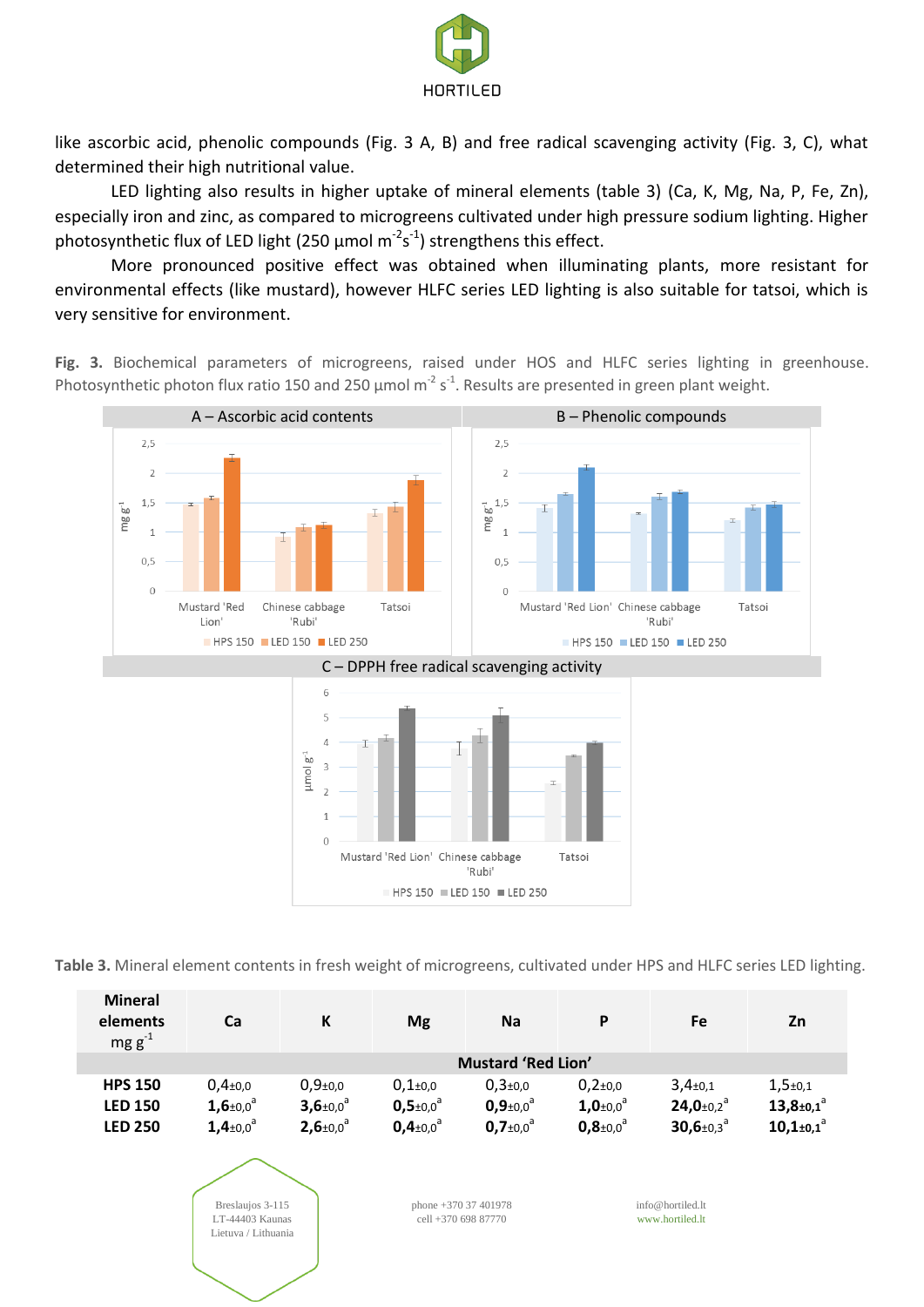

|                | Chinese cabbage 'Rubi'             |                                    |                                    |                                    |                                    |                                     |                                     |
|----------------|------------------------------------|------------------------------------|------------------------------------|------------------------------------|------------------------------------|-------------------------------------|-------------------------------------|
| <b>HPS 150</b> | $1,3{\scriptstyle \pm0,2}$         | $2,8{\scriptstyle \pm0.0}$         | $0,4{\scriptstyle \pm0,0}$         | $0,6{\scriptstyle \pm0.0}$         | $0,6{\scriptstyle \pm0.0}$         | $14,5{\scriptstyle \pm0,1}$         | $13,2{\scriptstyle \pm0,1}$         |
| <b>LED 150</b> | $1,3{\scriptstyle \pm0.0}$         | $3,8{\scriptstyle \pm0.0}^{\circ}$ | $0,4{\scriptstyle \pm0,0}$         | $1,2{\scriptstyle \pm0,0}^{\rm a}$ | $0,8{\scriptstyle \pm0,1}^{\rm a}$ | $17,7_{\pm}0,3^{\circ}$             | $15,3{\scriptstyle \pm0,1}^a$       |
| <b>LED 250</b> | $3,7{\scriptstyle \pm0.0}^{\circ}$ | 7,9 $\pm$ 0,0 $^{\circ}$           | $1,1+0.0^a$                        | $1,8{\scriptstyle \pm0.0}^{\circ}$ | $1,8{\scriptstyle \pm0.0}^{\circ}$ | 59,9 $\pm$ 0,2 <sup>a</sup>         | $36,7{\scriptstyle \pm0.1}^{\circ}$ |
|                |                                    |                                    |                                    | <b>Tatsoi</b>                      |                                    |                                     |                                     |
| <b>HPS 150</b> | $1,2{\scriptstyle \pm0.0}$         | $2,7{\scriptstyle \pm0.0}$         | $0,3{\scriptstyle \pm0.0}$         | $0,6{\scriptstyle \pm0.0}$         | $0,6{\scriptstyle \pm0.0}$         | $13,3{\scriptstyle \pm0,1}$         | $13,6{\scriptstyle \pm0,3}$         |
| <b>LED 150</b> | $1,2{\scriptstyle \pm0.0}$         | $3,1{\scriptstyle \pm0.0}^{\circ}$ | $0,4{\scriptstyle \pm0.0}^{\rm a}$ | $0,8{\scriptstyle \pm0.0}^{\circ}$ | $0.7 \pm 0.0^a$                    | $21,6{\scriptstyle \pm0.2}^{\rm a}$ | 17,6 $\pm$ 0,2 <sup>a</sup>         |
| <b>LED 250</b> | $1,5{\scriptstyle \pm0.0}^{\rm a}$ | $3,0{\scriptstyle \pm0,0}^{\circ}$ | $0,4{\scriptstyle \pm0.0}^{\rm a}$ | $0,8{\scriptstyle \pm0.0}^{\rm a}$ | $0.7 \pm 0.0^{\circ}$              | $16,8{\scriptstyle \pm0,1}^{\rm a}$ | $15,2{\scriptstyle \pm0,1}^a$       |

a – significantly higher, b – significantly lower than HPS 150; when p≤0,05.

#### **Conclusions**

- At the same photosynthetic photon flux density (150  $\mu$ mol m<sup>-2</sup>s<sup>-1</sup>), microgreens raised under HLFC series LED lamps, were of equal or higher internal and external quality, as compared to HPS lamps: they were less elongated, accumulated more of ascorbic acid and pehenolic compounds, possessed higher antioxidant properties.
- When photosynthetic photon flux density was increased to 250  $\mu$ mol m<sup>-2</sup> s<sup>-1</sup>, excess hypocotyl elongation was reduced even more, antioxidant ascorbic acid and phenolic compounds improve their nutritional value and anthocyans affects brighter coloration of leaves.
- HLFC series lighting affected 2-3 times higher uptake of mineral elements, especially of iron and zinc.
- Seeking for optimal effect, the spectra and intensity of solid state lighting must be selected according properties of specific varieties.

## **Methods**

Mustard 'Red Lion', chinesse cabbage 'Rubi' and Tatsoi were cultivated in plastic V-type greenhouse of closed phytotoron growth chambers in winter season. In plastic trays, neutralized peat substrate PG mix, 11 days from sowing. Day/Night temperature 21/17 °C. Sprayed with tap water when needed,

Supplemental lighting was provided by HLFC series LED lamps, photosynthetic photon flux density of 150 or 250 µmol m<sup>-2</sup> s<sup>-1</sup>. High pressure sodium lamps were used for reference at photosynthetic photon flux density of 150  $\mu$ mol m<sup>-2</sup> s<sup>-1</sup>.

10 occasionally selected plants, suitable to represent the treatment were used for biometric analysis. For biochemical analysis, the conjugated biological sample from representative plants was prepared. Ascorbic acid, DPPH free radical scavenging activity were determined by spectrophotometric method. Nitrate contents – by potentiometric method, using nitrate selective electrode. Chlorophyll index using Dualex meter (Force-A). Mineral element contents were determined by ICP-OES spectrometer. Results are presented as the average ±standard deviation.



phone +370 37 401978 cell +370 698 87770